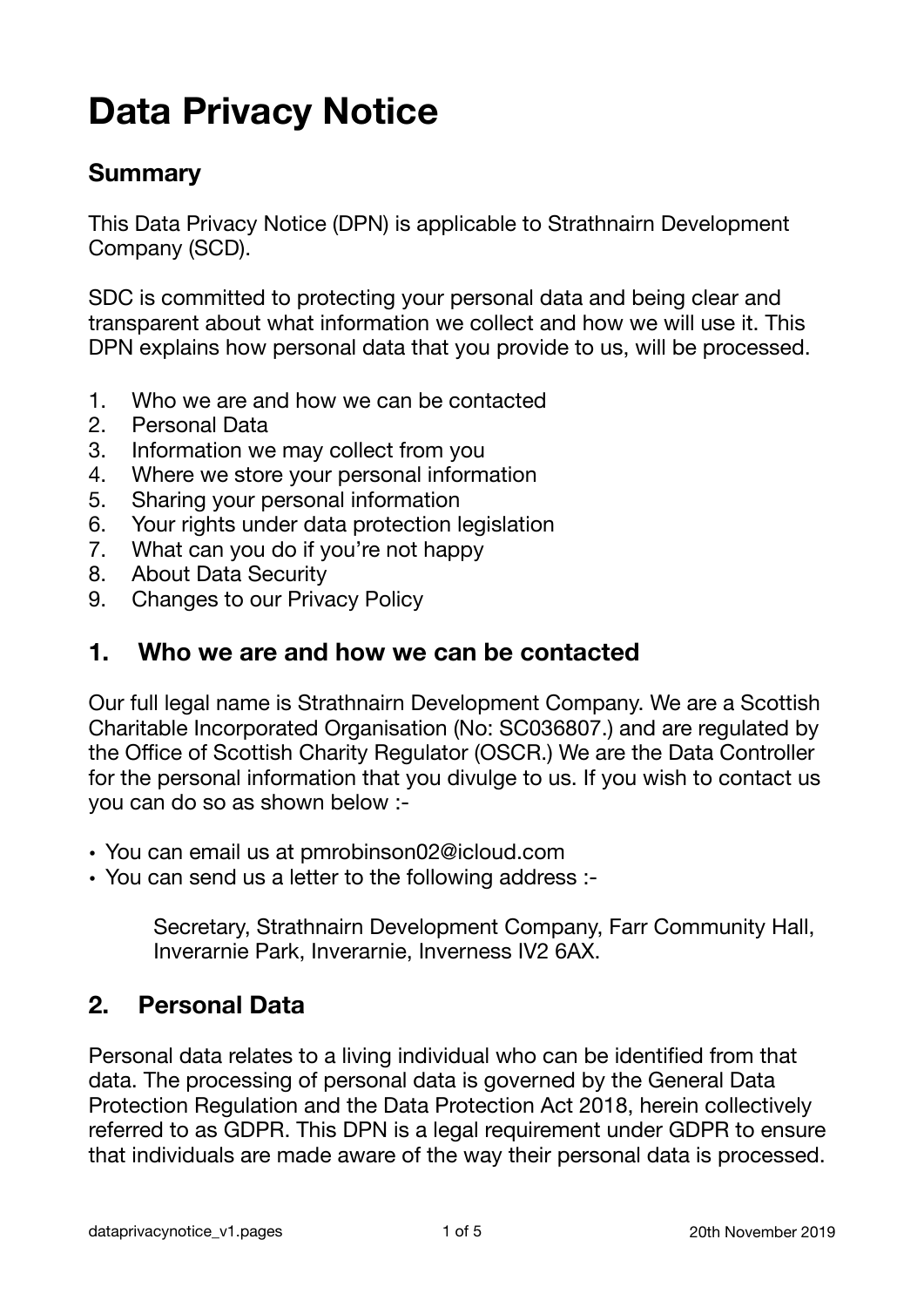## **3. Information we may collect from you**

This section sets out :-

- how we collect your personal information;
- the categories of data that we collect;
- a description of how we plan to use the information we collect;
- the legal basis that we will rely on to process information collected; and
- where applicable, how long we hold the information collected.

We may collect and hold the following information about you :-

| <b>Data Collected</b>                                                                           | <b>Purpose/Activity</b>                                                                                                                                                                                                | <b>Type of Data</b>                                                                                                                                                              | <b>Lawful Basis for</b><br><b>Processing</b>                                                                                                                                     | <b>Retention Period</b>                                                                                                                                                                                                                                                                                                                                                         |
|-------------------------------------------------------------------------------------------------|------------------------------------------------------------------------------------------------------------------------------------------------------------------------------------------------------------------------|----------------------------------------------------------------------------------------------------------------------------------------------------------------------------------|----------------------------------------------------------------------------------------------------------------------------------------------------------------------------------|---------------------------------------------------------------------------------------------------------------------------------------------------------------------------------------------------------------------------------------------------------------------------------------------------------------------------------------------------------------------------------|
| Personal data you<br>give to us when<br>you are approved<br>as a member of<br>SDC.              | We use your<br>personal data to<br>maintain a Register<br>of Members.                                                                                                                                                  | Name, address and<br>other contact<br>details.                                                                                                                                   | We are required by<br>SDC's constitution,<br>and by OSCR to<br>operate a Register<br>of Members.                                                                                 | Personal data<br>retained while you<br>remain a member<br>of SDC                                                                                                                                                                                                                                                                                                                |
| Personal data you<br>give to us when<br>seeking to become<br>a Charity Trustee of<br><b>SDC</b> | We use your data<br>to comply with our<br>Conflicts of Interest<br>Policy so as to<br>ensure that the<br><b>Board of Trustees</b><br>remains<br>independent of<br>other bodies,<br>enabling us to<br>remain a charity. | Name, address and<br>other contact<br>details. Details of<br>employment,<br>membership of<br>other<br>organisations, and<br>other trustees and<br>directorships are<br>retained. | We are required by<br>SDC's constitution,<br>and by OSCR to<br>operate a Register<br>of Trustees.                                                                                | Personal data is<br>retained while you<br>serve as a Charity<br>Trustee, and for the<br>period given in<br><b>SDC's Constitution</b><br>following your term<br>as a Charity<br>Trustee. In the<br>event that you are<br>not elected to the<br>role, or otherwise<br>do not become a<br>Charity Trustee,<br>your personal data<br>submitted under<br>this section is<br>deleted. |
| Personal data you<br>give us when you<br>permit us to<br>contact you.                           | For the purpose of<br>requesting<br>feedback from you<br>with respect to<br>community<br>projects and<br>related activities                                                                                            | Name, address and<br>other contact<br>details. Content of<br>feedback is also<br>stored.                                                                                         | We will use our<br>legitimate interests<br>in the monitoring<br>and improvement<br>of our services to<br>the community as<br>the legal basis for<br>processing your<br>feedback. | When your<br>feedback can be of<br>no further benefit, it<br>is deleted. It is also<br>deleted upon your<br>request.                                                                                                                                                                                                                                                            |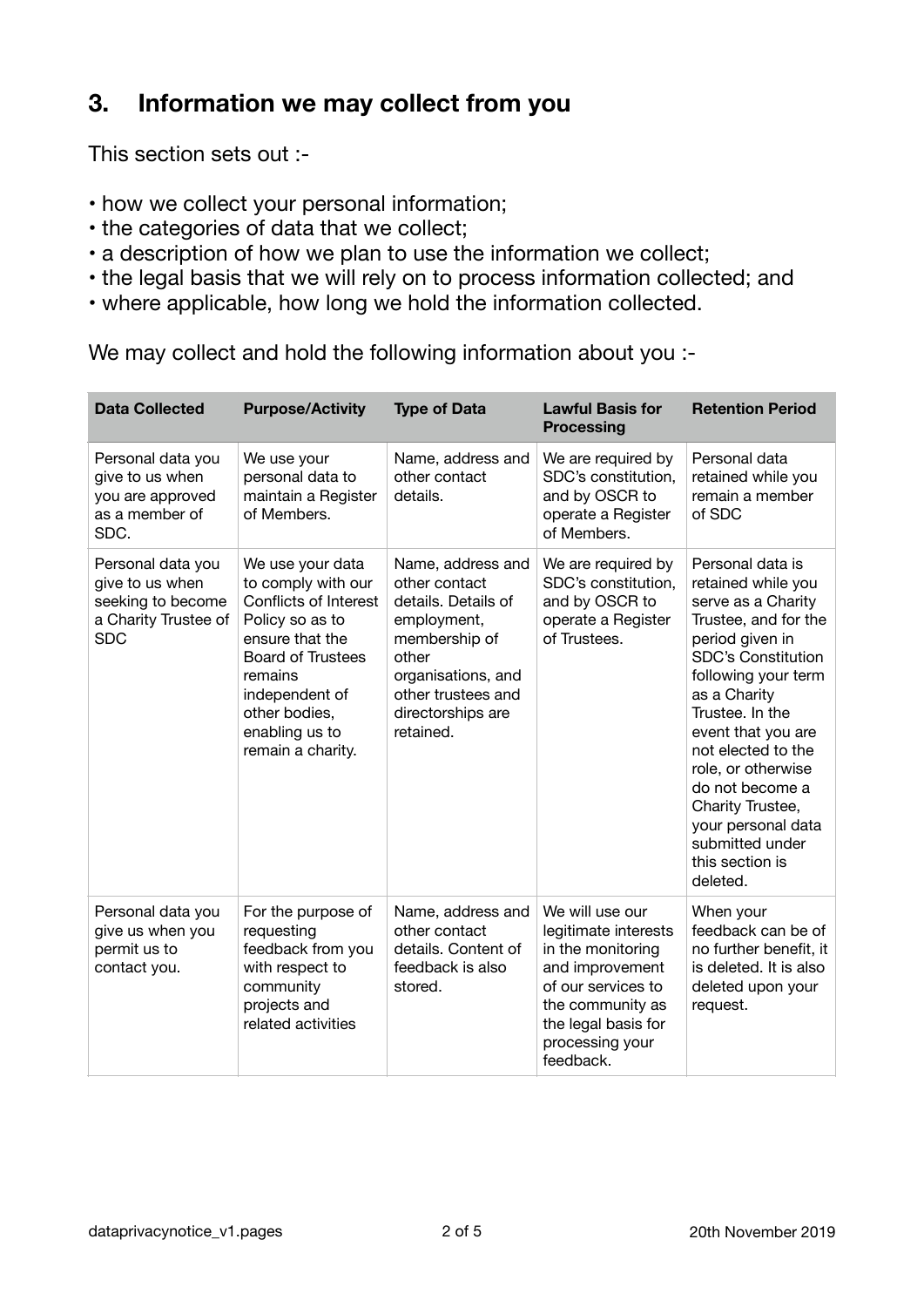| <b>Data Collected</b>                                                                                | <b>Purpose/Activity</b>                                                                                                                                                                                                                     | <b>Type of Data</b>                                                                                                                                                                                                                                                                                                                                                                                                                                                                                                                                                                                                                                                                                                                                                                                                                                                                                                                                                                                                                             | <b>Lawful Basis for</b><br><b>Processing</b>                                                                                                                           | <b>Retention Period</b>                                                                                                                                                                                                                                                                                                |
|------------------------------------------------------------------------------------------------------|---------------------------------------------------------------------------------------------------------------------------------------------------------------------------------------------------------------------------------------------|-------------------------------------------------------------------------------------------------------------------------------------------------------------------------------------------------------------------------------------------------------------------------------------------------------------------------------------------------------------------------------------------------------------------------------------------------------------------------------------------------------------------------------------------------------------------------------------------------------------------------------------------------------------------------------------------------------------------------------------------------------------------------------------------------------------------------------------------------------------------------------------------------------------------------------------------------------------------------------------------------------------------------------------------------|------------------------------------------------------------------------------------------------------------------------------------------------------------------------|------------------------------------------------------------------------------------------------------------------------------------------------------------------------------------------------------------------------------------------------------------------------------------------------------------------------|
| Personal data you<br>give to us when<br>applying to<br>become, or<br>becoming an<br>employee of SDC. | For the purpose of<br>determining how<br>best to deploy you,<br>to comply with all<br>relevant legislation<br>regarding your<br>employment, to<br>enable you to be<br>paid, and<br>safeguarding your<br>well-being when<br>working with us. | Name, business<br>and personal<br>address, work<br>phone number<br>(including company<br>owned and issued<br>mobile phone),<br>work email, date<br>and place of birth,<br>gender, marital<br>status, photograph,<br>personal details of<br>dependents,<br>emergency<br>contacts, banking<br>details (account<br>numbers,<br>electronic funds<br>transfer<br>information), work<br>time records<br>(hours/days<br>worked, absences<br>records, holidays),<br>leave request, hire<br>date, termination<br>date, payroll<br>information (salary,<br>withholding, tax<br>information),<br>description of<br>current position,<br>employment status<br>and type, terms of<br>employment,<br>employment<br>contract, work<br>history, length of<br>service, disciplinary<br>records, details<br>contained in letters<br>of application and<br>résumé/CV,<br>previous<br>employment<br>background,<br>professional<br>references,<br>education history,<br>professional<br>qualifications,<br>language<br>proficiency and<br>other relevant<br>skills. | We will use our<br>legitimate interests<br>in ensuring that<br>your employment<br>meets our<br>requirements,<br>complying with all<br>necessary legal<br>requirements, | Personal data is<br>retained during the<br>period of your<br>employment, and<br>for the relevant<br>period following<br>the termination of<br>your employment<br>(for whatever<br>reason.)<br>Personal data of<br>unsuccessful<br>applicants is<br>deleted unless<br>retention is<br>consented to by<br>the applicant. |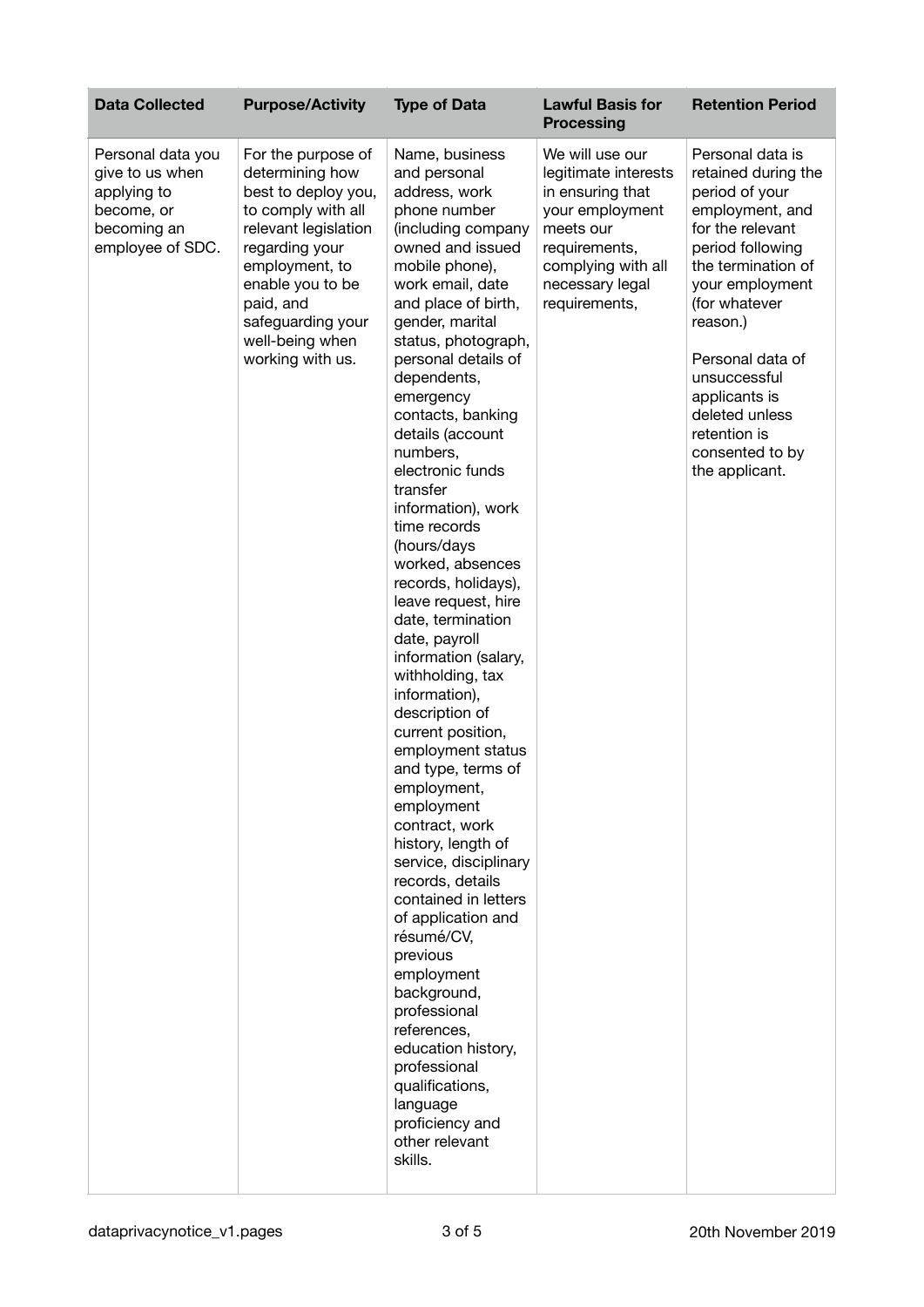## **4. Where we store your personal information**

All personal data you provide to us is stored on secure servers within the EU.

#### **5. Sharing your personal information**

Your personal data will be treated as strictly confidential, and will be shared only with other organisations as the result of a legal obligation i.e. OSCR.

### **6. Your rights under data protection legislation**

Data protection legislation provides you with certain rights when it comes to the processing of your information. These are the right :-

- (i) to be informed;
- (ii) of access;
- (iii) of rectification;
- (iv) to be forgotten;
- (v) of portability;
- (vi) to restrict processing;
- (vii) to object; and
- (viii) related to automated decision making including profiling.
- (i) Right to be informed

We must tell individuals what data is being collected, how it's being used, how long it will be kept and whether it will be shared with any third parties;

(ii) Right to access your information

You have the right to request a copy of all of the personal data that we have acquired with respect to yourself;

(iii) Right of rectification

You have the right to correct any personal data held by us, that is inaccurate or incomplete;

(iv) Right to be forgotten

You may request that any personal data we hold with respect to yourself to be erased from our records, unless we have to retain for a legal reason.